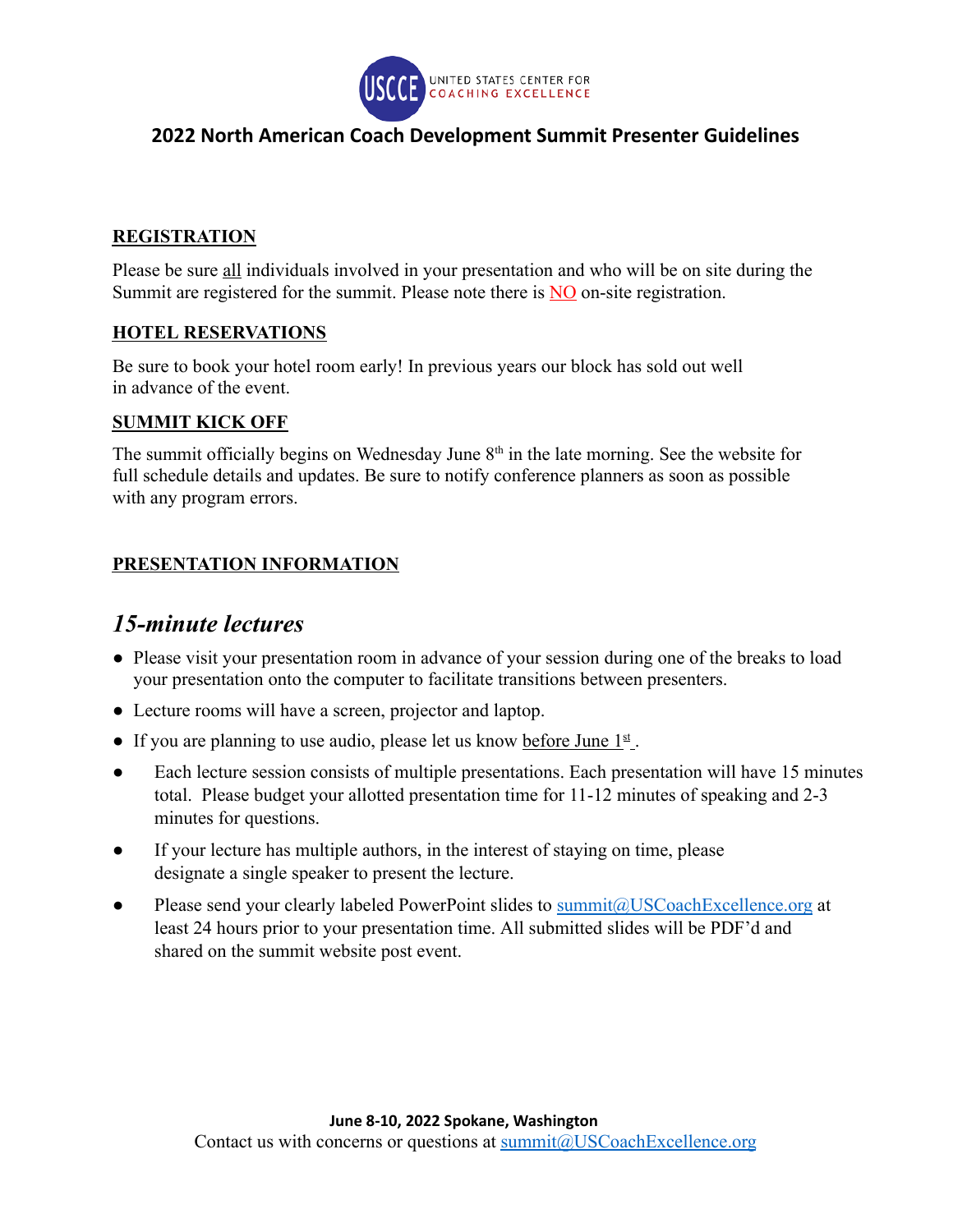

### 2022 North American Coach Development Summit Presenter Guidelines

## *Workshops*

- Workshop rooms will have a screen and a projector. Workshop presenters should bring their own laptop to run their session.
- Workshop presenters should bring any handouts or materials needed.
- Each room will have a room proctor to provide support.
- If you would like you[r](mailto:summit@USCoachExcellence.org) PowerPoint presentation or any materials from your session added to the summit resources page, please send your clearly labeled materials to [summit@USCoachExcellence.org](mailto:summit@USCoachExcellence.org) prior to the end of the summit. All submitted materials will be PDF'd and shared on the summit website.

# *Panel Discussions*

- Panel discussions will be set up with a front table and chairs for the panel.
- If you are bringing in an outside person for just the panel who will not be attending the Summit, please send us the individual(s) name(s). If members of your panel are attending the full day or full summit, they should register for the summit accordingly.
- Panel discussion rooms are not being set up with projectors and screens.
- Panel discussion presenters should bring any handouts or materials needed.
- Each room will have a room proctor to provide support.
- If you would like any materials from your session added to the summit resources page, please send your clearly labeled materials to summit @USCoachExcellence.org prior to the end of the summit. All submitted materials will be PDF'd and shared on the summit website.

# *Master Class*

- Master class rooms will have a screen and a projector. Presenters should bring their own laptop and speaker if using audio.
- Master class sessions will not have a room proctor.
- Master class facilitators are asked not to let any individuals join the class who have not pre-registered.
- If you would like any materials from your session added to the summit resources page, please send your clearly labeled materials to [summit@USCoachExcellence.org](mailto:summit@USCoachExcellence.org) prior to the end of the summit. All submitted materials will be PDF'd and shared on the summit website.

#### **June 8-10, 2022 Spokane, Washington**

Contact us with concerns or questions at [summit@USCoachExcellence.org](mailto:summit@USCoachExcellence.org)